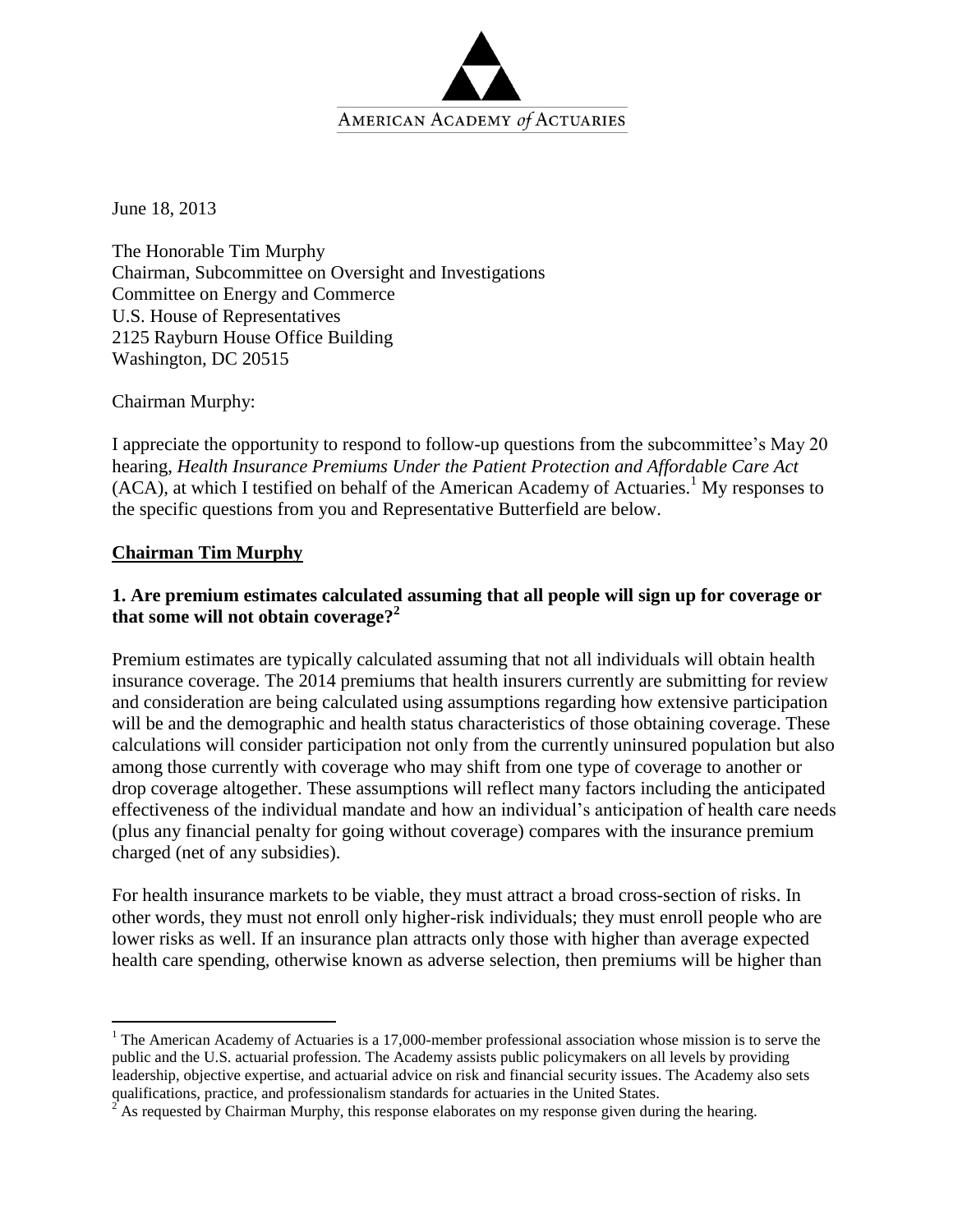average to reflect this higher risk. Attracting healthier individuals ultimately will help keep premiums more affordable and stable.

To ensure that people in poor health have access to health insurance, the ACA prohibits insurers from denying coverage or charging higher premiums to those with higher expected costs due to their health status. These prohibitions generally will result in an increase in average health insurance premiums, unless a broad cross-section of people participate in the private health insurance market—the young as well as the old, and the healthy as well as the sick.

# **The Honorable G.K. Butterfield**

## **1. Will consumers in eastern North Carolina get better value from their insurance premiums under the Affordable Care Act?**

This response focuses on the ACA provisions that apply to non-grandfathered plans in the individual market. How the value consumers receive from their insurance premiums under the ACA will compare to that before the ACA depends on several factors, including individual characteristics (e.g., age, gender, health status) and how a state's current issue and rating rules compare to those under the ACA provisions that will commence in 2014. In general, the ACA will impose more restrictive issue and rating rules in states like North Carolina that currently allow insurers to underwrite and vary premiums by health status and other factors. The compression of premiums due to the new age rating restrictions will increase the relative premiums for younger adults and reduce them for older adults. Prohibiting different premiums by gender will shift costs between men and women, depending on age. And prohibiting health status rating will increase the relative premiums for healthy individuals and reduce them for those in poor health. Premium subsidies may lower net premiums for low- and moderate-income individuals and families.

Although young adults not eligible for premium subsidies may be most at risk for premium increases, they will have access to catastrophic plans. The premiums for these plans will be allowed to be set lower to reflect a younger enrollee population.

These new features need to be considered in conjunction with other provisions that will affect the underlying composition of the insured population, and therefore, premiums. ACA's guaranteed issue provision will prohibit insurers from denying coverage based on pre-existing conditions. This increased ability of high-cost people to purchase coverage could put upward pressure on premiums. The individual mandate and the premium subsidies will mitigate this effect by providing incentives for younger and healthier people to obtain coverage. Whether individuals shift between different types of coverage also can affect the risk pool. If employers drop coverage and workers shift to the individual market, the impact on individual market premiums will depend on the demographics and health status of those shifting. Individuals moving out of high-risk pools and into the individual market will put upward pressure on premiums. Offsetting this effect in the near term will be the temporary reinsurance program.

Premiums will reflect a plan's benefit design, with more generous plans coming with higher premiums. New essential health benefit and actuarial value requirements could mean that plans